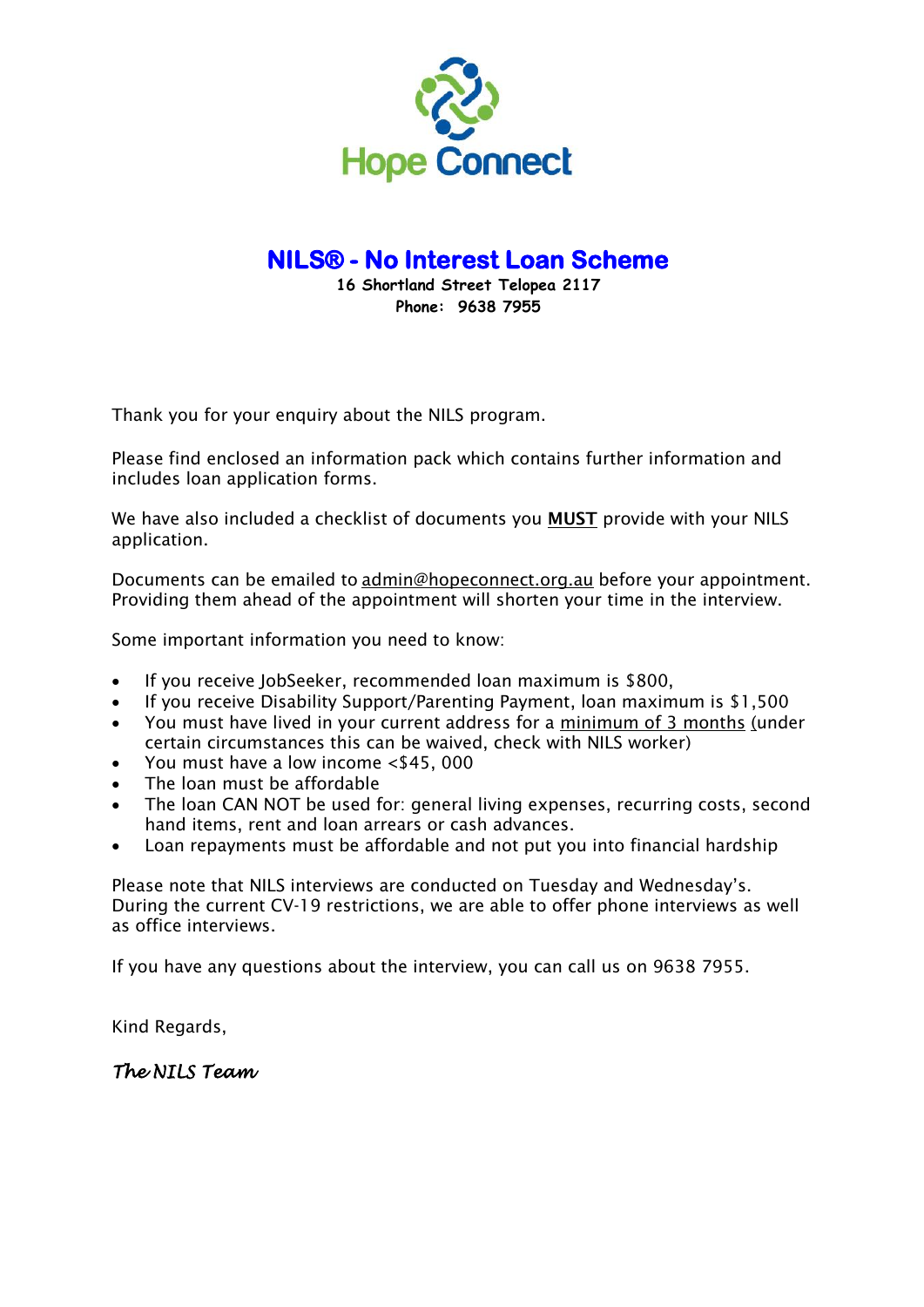

 **16 Shortland Street Telopea 2117 Phone: 9638 7955** 

## **What you need to bring to the interview**

### *Checklist*

For you interview to take place you MUST provide the following: PLEASE MAKE SURE YOU HAVE READ THIS INFORMATION IN FULL BEFORE YOUR INTERVIEW!

| Recent Centrelink Income Statement / Pay Slips (yourself and your partner)                       |
|--------------------------------------------------------------------------------------------------|
| Recent bank statement or transactions for the past 90 days (3 months) Please try to get bank     |
| statements with the ongoing balance showing.                                                     |
| Proof of residency – lease, rental agreement or rates if home owner                              |
| Rental ledger/statement or mortgage statement showing rent/repayments are current. Even if       |
| you have centrepay deductions we need to know if your rent and water is up to date.              |
| Copy of quote for goods or service, or if electrical item – make, model of the item you wish to  |
| purchase and we will obtain a Good Guys quote for you.                                           |
| Details/statements of any credit commitments such as loans, credit cards, fines, rent to buy etc |
| Payment amounts for gas, electricity, home/mobile phone and any other bills                      |
| Copies of recent energy, phone or other bills                                                    |
| Proof of identity (must include one photo ID, ie Drivers Licence, Passport etc)                  |
| Alternate contact person details (name, email and phone)                                         |
| Details of household expenses (eg groceries, rates, car running costs etc) – see attached budget |

The NILS program operates Tuesday & Wednesday's. If you would like to arrange an appointment please contact us on 9638 7955

### **Appointment Details**

- During CV-19 restrictions, interviews can be conducted over the phone.
- If possible we ask you to provide your paperwork prior to your appointment.
- If you are unable to attend your appointment, please contact as soon as possible and we will arrange an alternative time.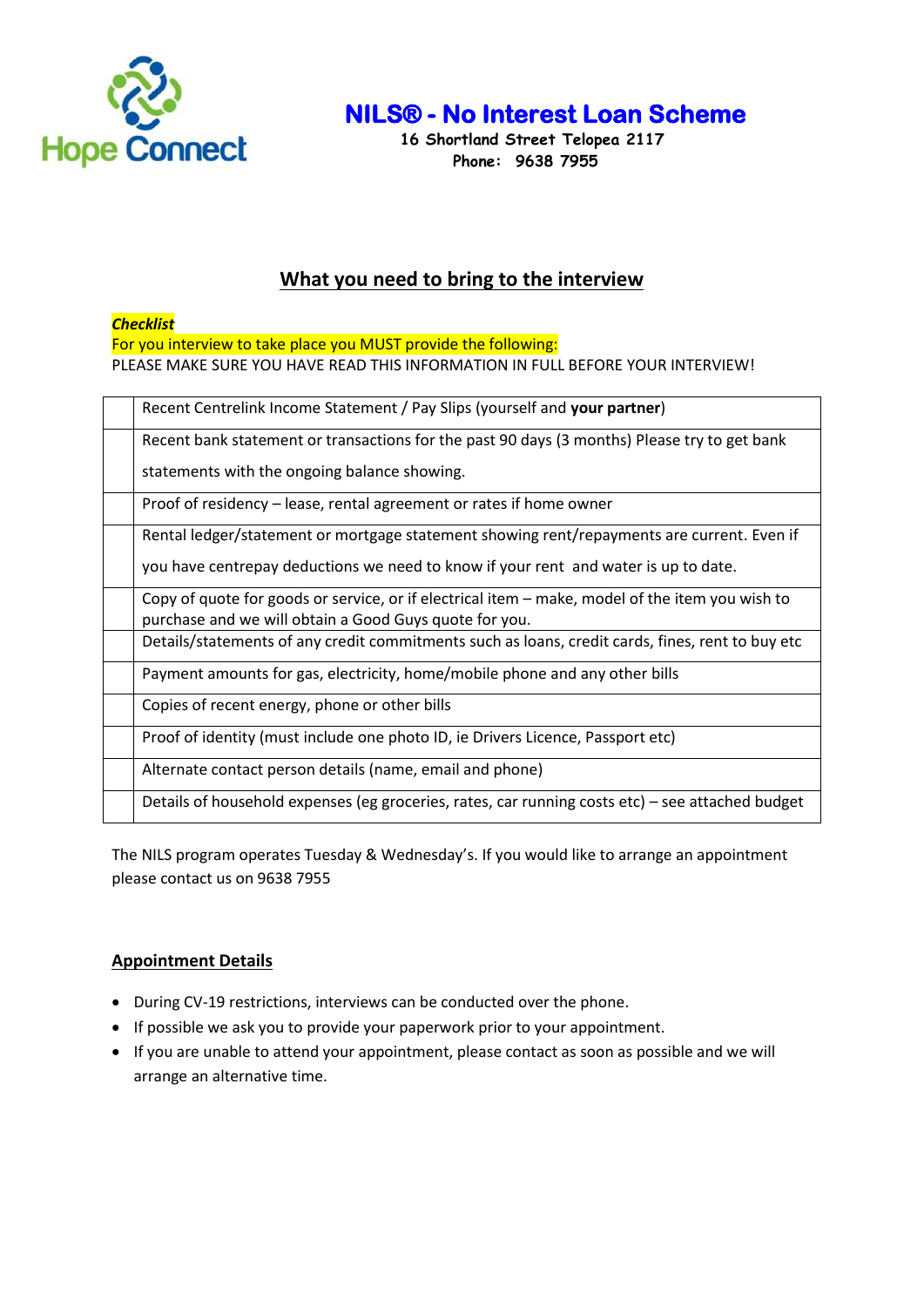

**Hope Connect** 16 Shortland Street Telopea 2117  **Phone: 9638 7955** 

## **NILS Applicant Details**

| Applicant's Full Name:       |                    | Date of Birth:                            |  |  |
|------------------------------|--------------------|-------------------------------------------|--|--|
| Male $\Box$<br>Female $\Box$ | Country of Origin: | Aboriginal/ATSI: Yes □<br>No <sub>1</sub> |  |  |
| Address:                     |                    |                                           |  |  |
| Phone:                       | Email:             | CRN:                                      |  |  |
| <b>Marital Status:</b>       | No of Dependants:  | No of Previous NILS loans:                |  |  |
| Partners Name:               |                    | <b>Partners Phone Number:</b>             |  |  |

#### **Income Source:**

| Centrelink Payment Type: | Other Income Source (eg wages, child support) |
|--------------------------|-----------------------------------------------|
|                          |                                               |

#### **Housing:**

| Own Home: L                  | Private Rent: ∟ | Public Rent: L | Other: |  |
|------------------------------|-----------------|----------------|--------|--|
| How long at current address: |                 |                |        |  |

#### **Alternate Contact Person:**

| Name: | Relationship: | Phone: | Email: |
|-------|---------------|--------|--------|
|       |               |        |        |

#### **Do you currently have any existing / outstanding loans?**

| NILS:               | Payday: $\square$ | Rent to Buy: $\square$                                                                               | Centrelink: □ | Bank/Credit Union: □ |
|---------------------|-------------------|------------------------------------------------------------------------------------------------------|---------------|----------------------|
| Which organisation: |                   | Have you attempted to make an appointment with any other NILS organisation for this loan? Yes $\Box$ |               | No $\Box$            |

### Please complete the **Fortnightly Budget Form** on the following page for your appointment.

Loan repayments need to be affordable and not put you into financial hardship, the fortnightly budget allows us to work this out.